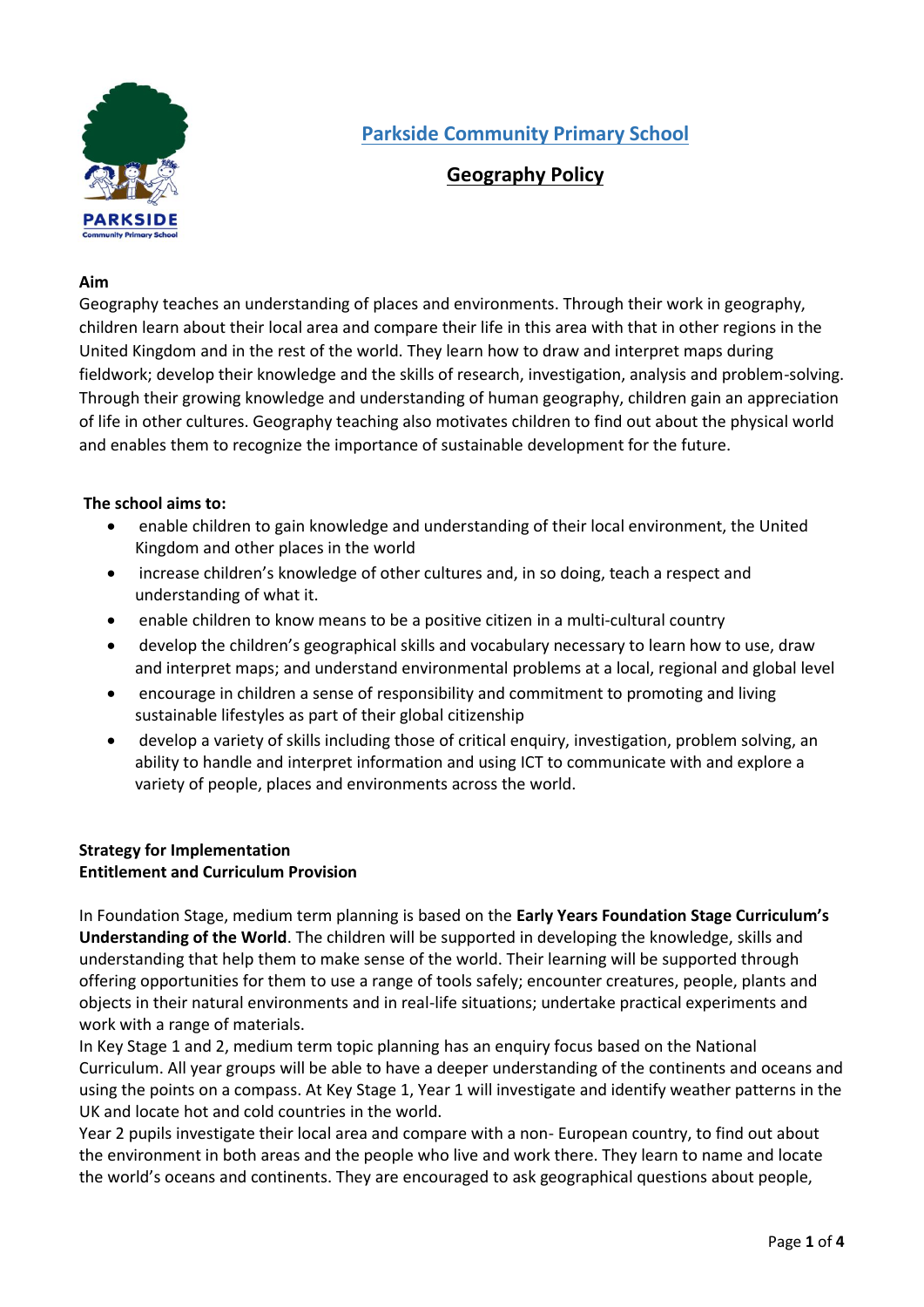places and environments, and use geographical skills and resources such as maps with symbols and photographs.

At Key Stage 2, pupils investigate a variety of places and environments at different scales in the UK and abroad, and make links between different places in the world. They find out how people affect the environment and how they are affected by it. They carry out geographical enquiry inside and outside the classroom, ask geographical questions and use geographical skills and resources such as maps, atlases, aerial photographs and ICT. Fieldwork is an essential component of pupils' entitlement and is arranged as appropriate to support studies.

# **Teaching and Learning**

In line with the school's Teaching for Learning Policy, Geography teachers:

- Plan activities which help pupils answer the geographical questions such as: Where is it? What is it like? How has is changed? Why has it changed? How will it change next? What will happen if? How might it be better? What can be done about? How do I feel?
- Provide a variety of learning activities that include observation, enquiry, investigation, games, puzzles and problem-solving; encourage pupils to evaluate critically information, ideas and different viewpoints;
- Encourage pupils to describe, explain, predict and critically evaluate places, geographical patterns and processes and environmental changes;
- Plan for pupils to make and use maps, atlases and globes regularly in order to locate places being studied and make/use models to explore geographical patterns and processes;
- Provide plenty of opportunities for pupils to work as individuals, in pairs and in groups;
- Encourage discussion so that pupils clarify their thinking;
- Set high expectations and use National Curriculum levels to aid this so that learning objectives and activities are progressive and sufficiently challenging.
- Expect pupils to record their work in a variety of ways including using ICT, diagrams, illustrations, pictures, letters, posters, annotated drawings and maps, reports and accounts. As appropriate, pupils make oral presentations of their work.

# **AEN**

Support for children with additional educational needs follows the school policy by teachers using differentiation in their planning and resources to cater for all ability groups and learning styles within their class.

# **Equal Opportunities**

Every child, regardless of age, ability, sex or race will have equal opportunities to access the full curriculum for Geography through differentiation.

# **Assessment and Reporting**

Informal assessment is made by the class teacher against the learning objectives for each lesson. This is used to inform and adapt planning for subsequent lessons. Progress in geography is reported to parents on the annual report as part of their topics. Progress is also measured by the class teacher annually and recorded on a breakdown of the National Curriculum Programme of Study and this is shared with the geography subject lead and the subsequent teacher of the class.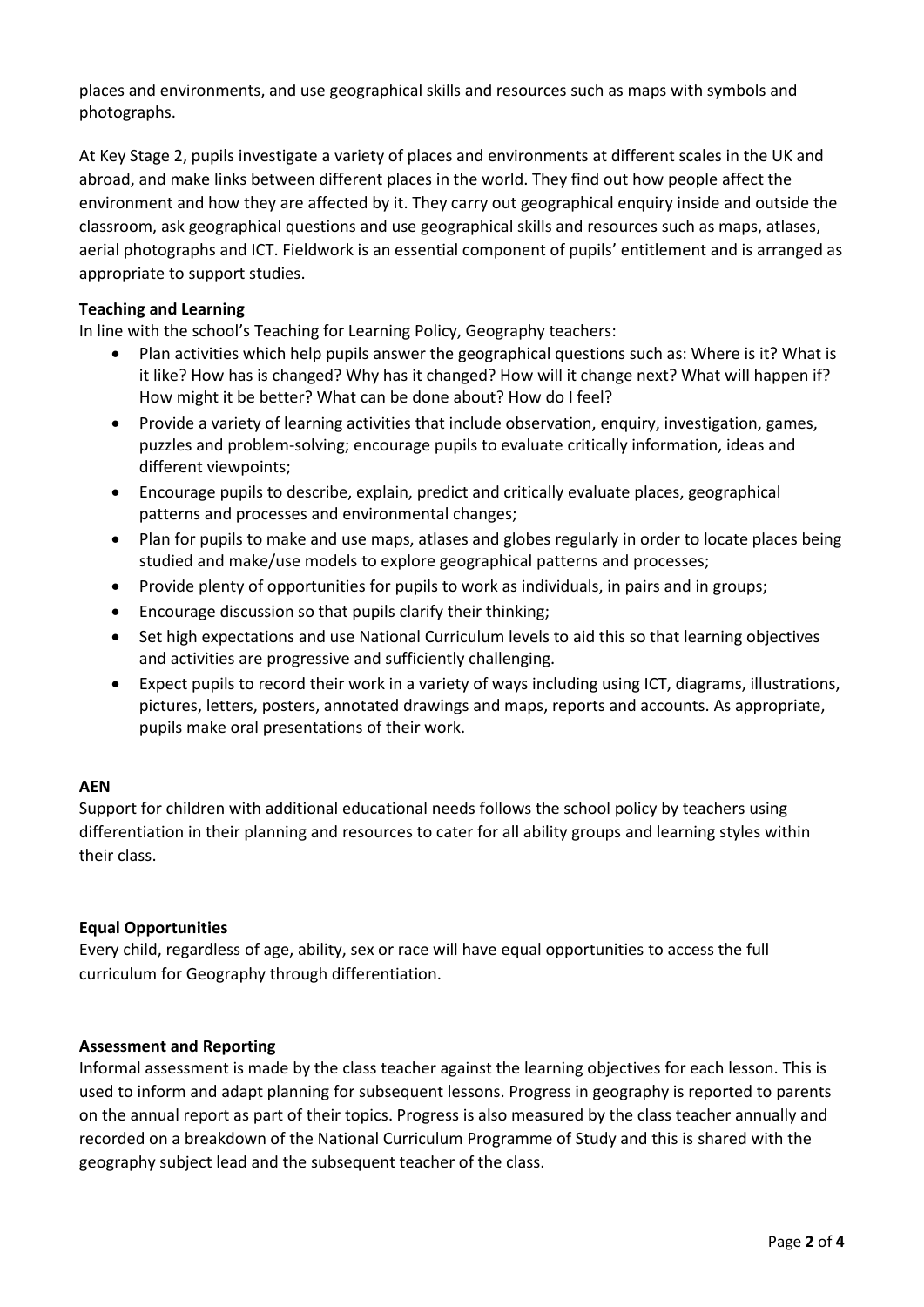# **Safe Practice and Out-of-School Opportunities**

All fieldwork within and outside of the school grounds is carried out in compliance with statutory requirements and recommendations. Kent Regulations and Guidance for the Safe Practice of Offsite Visits/Educational Visits are available to view at:

## http://www.kelsi.org.uk/Curriculum/outdoor-education/about-the-outdoor-education-unit

#### **Homework**

Homework is assigned as appropriate through topic based projects.

## **The Contribution of Geography to Other Subjects in the Curriculum:**

## **English**

Work in geography provides opportunities for pupils to apply their language and literacy skills. At Key Stage 1, pupils are expected to extend their technical vocabulary; talk about what they see and read and communicate this in different ways. They are expected to look for similarities and differences and engage in finding out answers to questions about where and why. At Key Stage 2, pupils are expected to use technical vocabulary in their talk, reading and writing. They are expected to use the index of atlases in order to locate places. They apply their writing skills in reports and accounts for different audiences. They read fiction and non-fiction to find out about different places and apply their comprehension skills to drawing inferences and locating information which is particularly relevant to the work in hand. They use geographical language and draw maps and diagrams to communicate geographical information.

## **Maths**

Geography provides an excellent context for mathematical investigations. In addition, many tasks in geography require numeracy skills such as collecting numerical information, data processing, data presentation. Pupils apply their numeracy skills in the use of grid references, distances and bearings in map work and analysis of data.

#### **Computing**

ICT is used to help pupils to discover and explore things that they would not normally be able to do and analyse and present information in different ways. They apply their ICT skills in exploring the Internet, interrogating databases, locating information in CD-ROMs, video clips and e-mails.

#### **Spiritual Development**

Geography provides many rich opportunities for spiritual development, for example, to appreciate the beauty and scale of geographical features of the world in which we live, the influence of natural phenomena on our lives and in the lives of others. We encourage the children to reflect on the impact of mankind on our world and we introduce the concept of 'stewardship' in relation to sustainable development.

#### **Personal, Social, Health and Citizenship Education**

Geography contributes significantly to the teaching of personal, social and health education and citizenship. Firstly, the subject matter lends itself to raising matters of citizenship and social welfare. For example, children study the way people re-cycle material and how environments are changed for better or for worse. Secondly, the nature of the subject means that children have the opportunity to take part in debates and discussions. Geography in our school promotes the concept of positive citizenship.